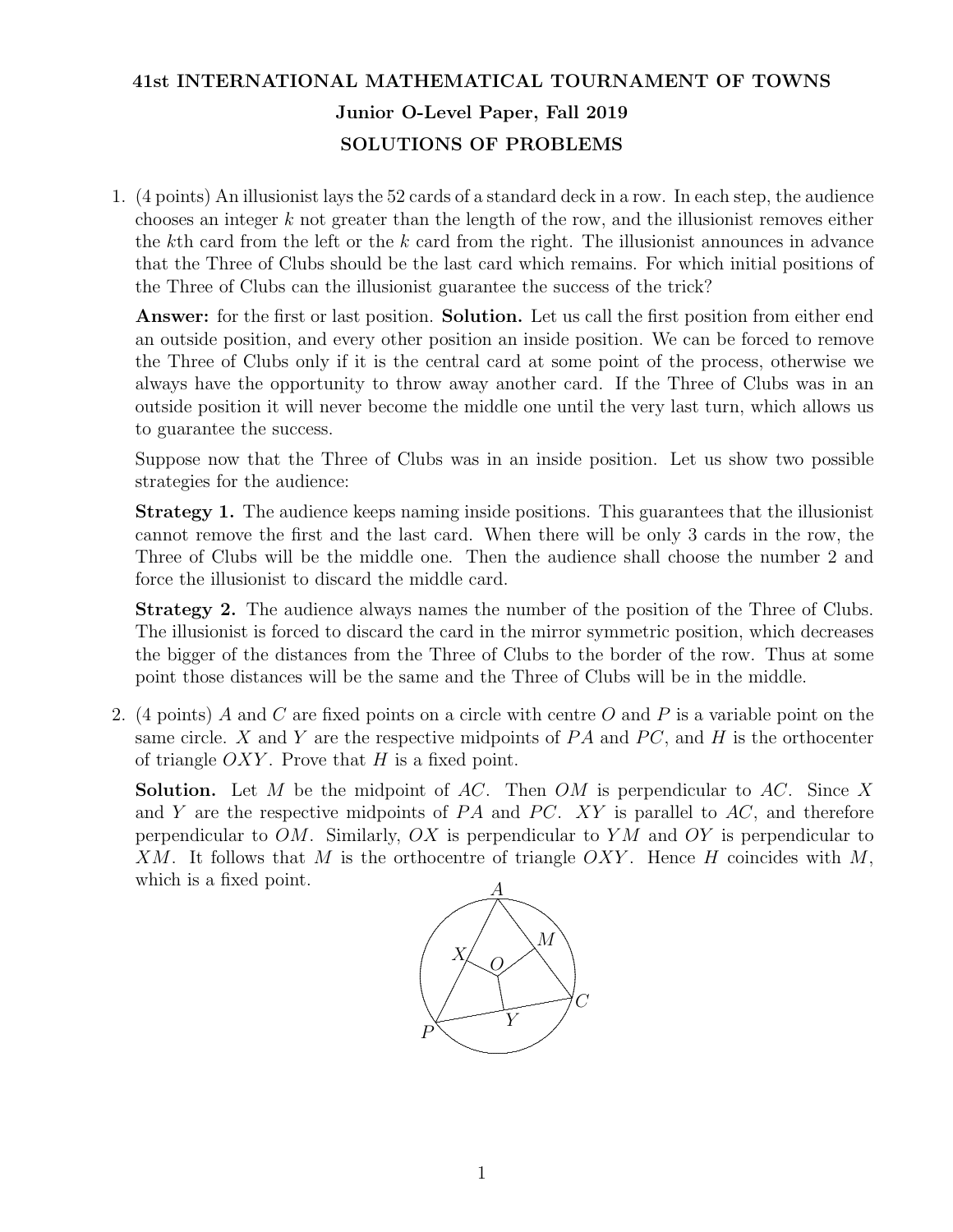3. (4 points) Counters numbered 1 to 100 are arranged in order in a row. It costs 1 dollar to interchange two adjacent counters, but nothing to interchange two counters with exactly 3 other counters between them. What is the minimum cost for rearranging the 100 counters in reverse order?

Answer: 50 dollars. Solution. *Lower bound*. Note that the free (chargeless) operation does not change the parity of the numbers of places of the counters. As each counter needs to change the parity of the place where it stands, we need at least 100 such changes, which means at least 50 nonfree operations. Algorithm. Let us color the places in the row into four colors: abcdabcdabcd . . . abcd. As the free operation can interchange two counters in the consecutive cells of the same color, it is possible by using it several times to arrange the counters on the cells of the same color in any order we wish. Let us interchange the counters in all pairs bc and all pairs da for 49 dollars. Now let us move the counters 1 and 100 to the adjacent positions using the free operations and interchange them for the remaining 1 dollar. Now all the counters that were standing on the color  $a$  are standing on the color  $d$ , and similarly for other colors. Thus we may rearrange them in the reverse order using the free operations.

4. (5 points) Each of 1000 points on a circle is labelled with the square of an integer. The sum of any 41 adjacent labels is a multiple of  $41^2$ . Is it necessarily true that each of the 1000 integers is a multiple of 41?

**Answer:** yes. **Solution.** Let the integers be  $a_1, a_2, \ldots, a_{1000}$ . Then  $a_i^2 \equiv a_j^2 \pmod{41^2}$  if  $i \equiv j (mod 41)$ . As 1000 and 41 are relatively prime it immediately follows that all the  $a_i^2$  have the same residue modulo 41<sup>2</sup>. The sum of any 41 adjacent labels will be congruent to  $41a_i^2$ nodulo 41<sup>2</sup> and is divisible by 41<sup>2</sup>, which means that  $a_i^2$  is divisible by 41. As 41 is prime it follows that  $a_i$  is divisible by 41.

5. (5 points) Basil has sufficiently many copies of the I-tricube, which is a  $1 \times 1 \times 3$  block, and of the V-tricube, which is a  $1 \times 2 \times 2$  block with a unit cube missing at a corner. Basil builds with these pieces a solid rectangular box each dimension of which is at least 2. Prove that he does not have to use any copy of the I-tricube.

**Solution.** Basil can easily build a  $1 \times 2 \times 3$  block with two copies of the V-tricube. He can build a  $3\times3\times3$  block with nine copies of the V-tricube by stacking three of them on top of one another, and filling the remaining space with three copies of the  $1 \times 2 \times 3$  block. Since Basil can build the box with copies of the I-tricube and of the V-tricube, at least one dimension of the box, say the altitude, is divisible by 3. We can cut the box into  $m \times n$  horizontal slabs with altitude 3, where  $m \geq 2$  and  $n \geq 2$ . Basil then builds one slab at a time, by filling the  $m \times n$  base with copies of the  $1 \times 2$  rectangle and of the  $3 \times 3$  square. We consider two cases. **Case 1.** Either  $m$  or  $n$  is even.

Each row has even length and can be filled with copies of the  $1\times 2$  rectangle. Hence the whole base can be filled with copies of the  $1 \times 2$  rectangle.

**Case 2.** Both  $m$  and  $n$  are odd.

Then  $m \geq 3$  and  $n \geq 3$ . Basil can start the bottom 3 rows with a copy of the  $3 \times 3$  square. The remaining part of each of these 3 rows has even length and can be filled with copies of the  $1 \times 2$  rectangle. Since the number of remaining rows is even, Basil can fill them with copies of the  $1 \times 2$  rectangle.

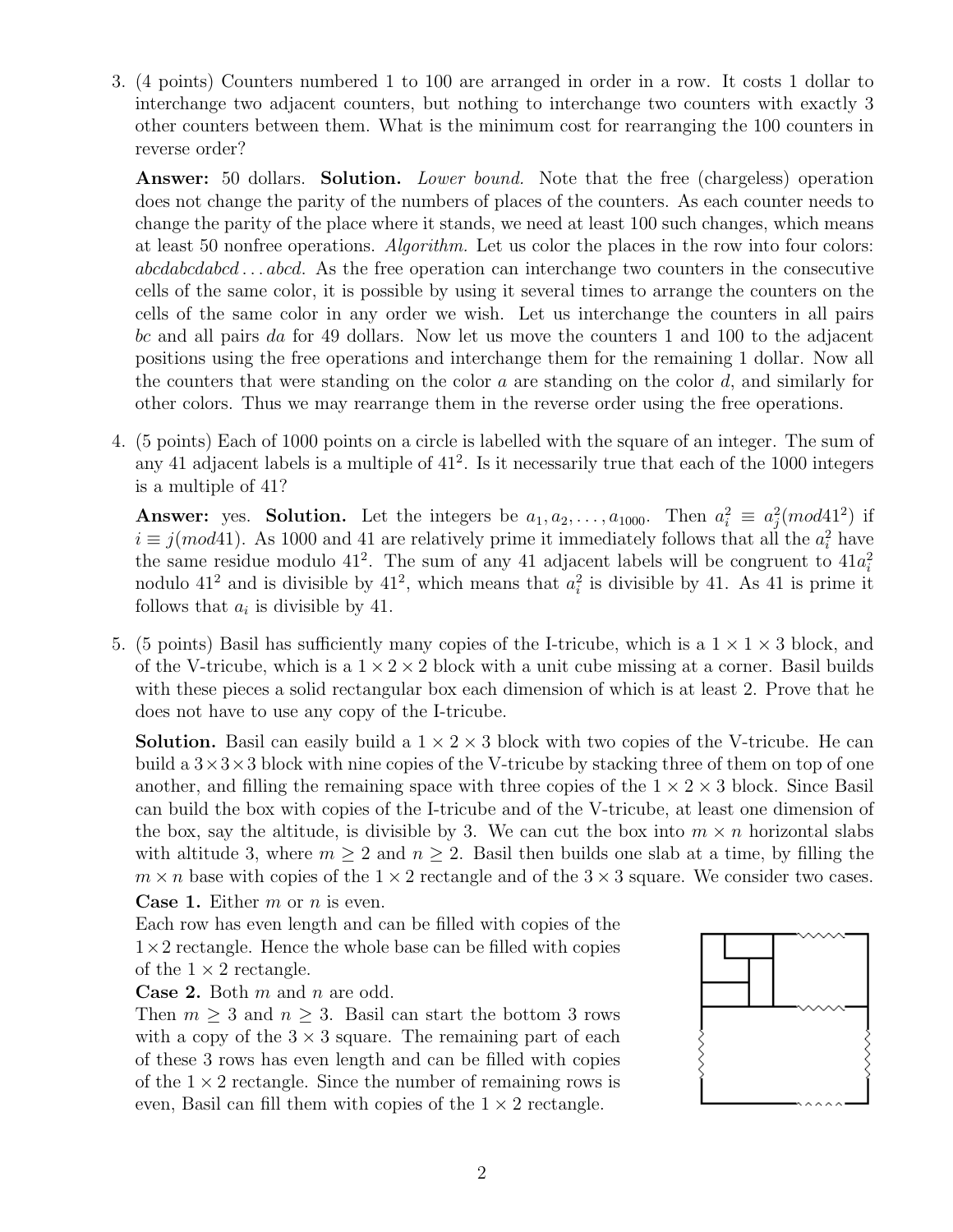## Fall 2019 Senior O-Level Paper

1. (3 points) An illusionist lays the 52 cards of a standard deck in a row. In each step, the audience chooses an integer k not greater than the length of the row, and the illusionist removes either the kth card from the left or the k card from the right. The illusionist announces in advance that the Three of Clubs should be the last card which remains. For which initial positions of the Three of Clubs can the illusionist guarantee the success of the trick?

Answer: for the first or last position. Solution. Let us call the first position from either end an outside position, and every other position an inside position. We can be forced to remove the Three of Clubs only if it is the central card at some point of the process, otherwise we always have the opportunity to throw away another card. If the Three of Clubs was in an outside position it will never become the middle one until the very last turn, which allows us to guarantee the success.

Suppose now that the Three of Clubs was in an inside position. Let us show two possible strategies for the audience:

Strategy 1. The audience keeps naming inside positions. This guarantees that the illusionist cannot remove the first and the last card. When there will be only 3 cards in the row, the Three of Clubs will be the middle one. Then the audience shall choose the number 2 and force the illusionist to discard the middle card.

Strategy 2. The audience always names the number of the position of the Three of Clubs. The illusionist is forced to discard the card in the mirror symmetric position, which decreases the bigger of the distances from the Three of Clubs to the border of the row. Thus at some point those distances will be the same and the Three of Clubs will be in the middle.

2. (4 points) Let ABCDE be a convex pentagon such that  $AB = BC$ , and AE is parallel to CD. Let K be the point of intersection of the bisectors of  $\angle A$  and  $\angle C$ . Prove that BK is parallel to AE.

**Solution.** Let the line through B parallel to AE intersect the bisector of  $\angle C$  at the point X. Then BX is parallel to CD so that  $\angle XCD = \angle CXB$ . Hence  $\angle BCX = \angle BXC$  so that  $BC = BX$ . Since  $BA = BC$ , we have  $BA = BX$  so that  $\angle BAX = \angle BXA$ . Since BX is parallel to  $AE$ ,  $\angle BXA = \angle XAE$ . It follows that BX is the bisector of  $\angle A$ , so that X and K coincide. Hence  $BK$  is parallel to  $AE$ .



3. (4 points) In each step, we may multiply a positive integer by 3 and then add 1 to the product. If the positive integer is even, we may divide it by 2. If the positive integer is odd, we may subtract 1 from it and then divide the difference by 2. Prove that starting with 1, we can obtain any positive integers in a finite number of steps.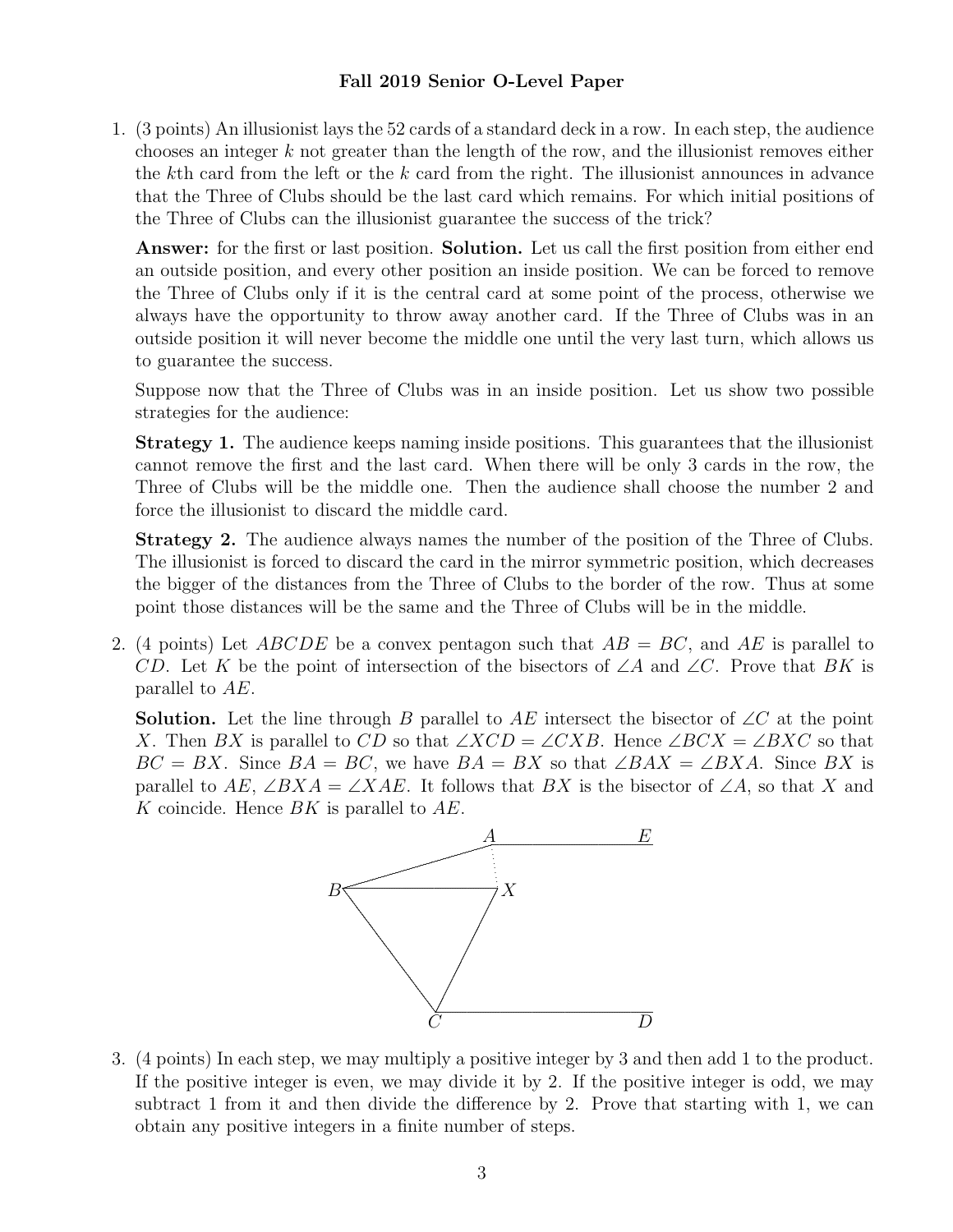**Solution:** Let us assume all the integers from 1 to  $3k - 2$  have been obtained. Then the integer  $3k - 1$  can be obtained by the sequence  $2k - 1 \rightarrow 6k - 2 \rightarrow 3k - 1$ , the integer 3k can be obtained by  $2k \to 6k+1 \to 3k$  and finally  $3k+1$  by  $k \to 3k+1$ . This allows us to use induction by k.

4. (5 points) In a polygon, not necessarily convex, any two adjacent sides are perpendicular to each other. Prove that for each vertex  $A$ , the number of other vertices  $B$  such that the bisector of ∠A is perpendicular to the bisector of ∠B is even.

Solution 1. Let us rotate the polygon so that the sides are horizontal and vertical. Let the number of the horizontal ones be  $k$ , then the number of the vertical ones is  $k$  too. All the vertices are of four possible types:  $\ulcorner, \urcorner, \llcorner, \perp$ . Let us suppose without any loss of generality that vertex A has the type 2. Then what we want to prove is that the total number of vertices of types 1 and 4 is even.

Each vertex of type 1 or 3 is the left end of a horizontal side. Hence the total number of vertices of types 1 and 3 is k. Let the number of vertices of type 1 be x, then for type 3 it is  $k - x$ . By considering the bottom ends ot the vertical sides we may see that the total number of vertices of types 3 and 4 is k, thus the number of vertices of type 4 is x. Then the total number of vertices of types 1 and 4 is  $2x$  which is even.

**Solution 2.** Let us rotate the polygon so that the bisector l of the angle at the vertex A is horizontal. Consider a point moving along the outline of the polygon with a constant speed starting and finishing in A. Then its projection onto l also moves with a constant speed and the direction of its motion changes each time it passes through a vertex whose bisector is parallel to  $l$  or through vertex  $A$  itself. Thus the number of such vertices is even. As the total number of all vertices is also even, we obtain the result of the problem.



Solution 3. Let us rotate the polygon so that the sides are horizontal and vertical. Let the number of the horizontal ones be k, then the number of the vertical ones is k too. The slope of each bisector is either 1 or −1.

Let us numerate the vertices counterclockwise with integers from 1 to 2k and let  $a_i$  be 1 if the angle in *i*-th vertex is 90° and  $-1$  if 270°. If we go around the outline of the polygon counterclockwise then each time we pass a vertex with  $a_i = 1$  we rotate by 90° counterclockwise and each time we pass a vertex with  $a_i = -1$  we rotate by 90° clockwise. As we rotate by 360◦ after the whole path we may find that the number of the angles of the second type is greater by 4 than the number of the angles of the first type. This means that this number is  $\frac{2k-4}{2} = k - 2$ , which means  $a_1 a_2 \dots a_{2k} = (-1)^{k-2}$ .